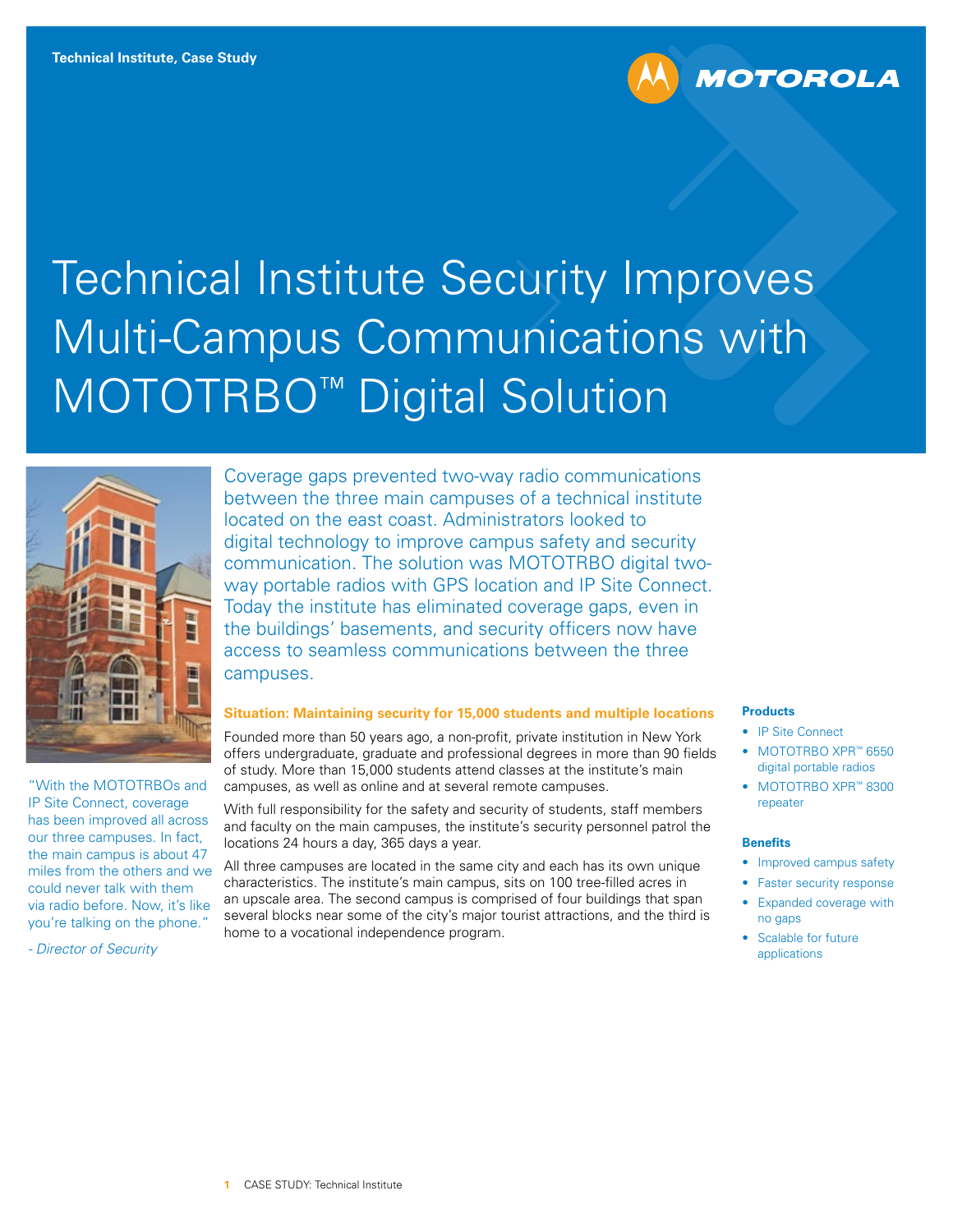

 "We installed the repeaters in the basement of the two of buildings. One of the buildings is built on the side of a hill with the main floor above ground on one side and underground on the other. Those two repeaters cover the interiors of both buildings as well as providing coverage in the surrounding area."

*- Motorola Channel Partner*

#### **Coverage gaps and linking remote campuses**

In 2008, after attempting to patch the school's aging UHF analog two-way radio system to improve communications on the main campus, it became apparent that it was time to upgrade to more reliable technology. The existing system was unable to cover the campus from end-to-end and experienced serious coverage gaps inside the buildings.

"The elevation of the campus is very uneven, with high and low areas," says the institute's security director. "Even though a repeater was mounted on the highest point of the campus, in some areas we couldn't get any radio coverage at all."

One of the buildings on the campus, an early 20th century mansion, presented one of the biggest challenges. Located on the far west side of the campus, the building's physical construction and location in a low-lying area created radio signal barriers preventing communications on the first and second floors. Coverage in the basement area was nonexistent.

Another challenge the institute needed to address was how to easily and seamlessly communicate between all three main campuses. Although one of the campuses is only open at certain times, security is still maintained 24x7. Officers used cell phones to stay in touch but even cell phones experienced coverage gaps in certain parts of the campus and in lower parts of the buildings.

## **Solution: MOTOTRBO with IP Site Connect**

The security director contacted a local Motorola channel partner to discuss options. The channel partner recommended MOTOTRBO portable radios, along with IP Site Connect, a digital feature of MOTOTRBO that can link up to 15 repeaters for enhanced coverage.

"The MOTOTRBO IP Site Connect would allow a security officer to patrol anywhere on the grounds and go into any of the buildings on the main campus and still have radio communications back to his dispatchers," says the channel partner. "The IP Site Connect was a natural because it would further enhance the MOTOTRBO system by allowing the radios to automatically switch to the closest repeater."

Via IP Site Connect, the channel partner connected the school's multiple repeaters on a private network. The MOTOTRBO digital portable radio automatically selects the nearest repeater, which converts the signal and sends it out to the other two repeaters. Combined with background noise reduction software, the audio is crisp and clear, regardless of where the officer is located on campus.

"It's an interesting situation," says the channel partner. "We installed the repeaters in the basement of two buildings. One of the buildings is built on the side of a hill with the main floor above ground on one side and underground on the other. Those two repeaters cover the interiors of both buildings as well as providing coverage in the surrounding area."

The Motorola channel partner worked closely with the school's IT staff, installing the radio backbone while the IT staff installed the network connection. Once the installation was complete, which took less than a week, the old system was switched over to the new system all at once.

"It was a very simple and easy transition for our security people," says the security director.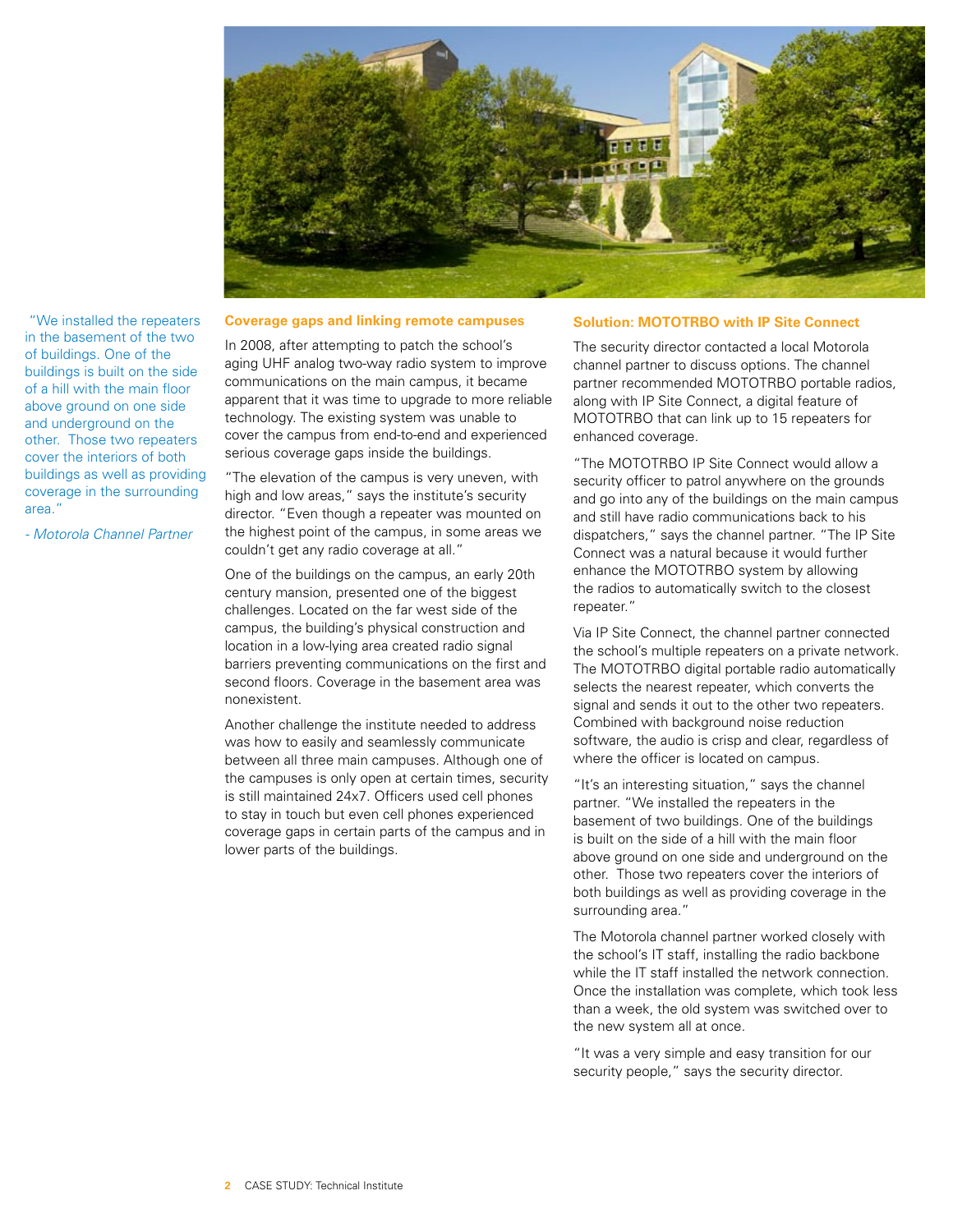"We've had the system close to a year and it works very well. Each campus has their own software with a map locator so the supervisors know exactly where the patrol officers are at all times. If we get an emergency or a service call, we can dispatch the officer who is closest to that site."

# – *Director of Security*

## **Results: Enhanced campus communication throughout all three campuses**

With MOTOTRBO digital portable radios and IP Site Connect, physical barriers, limited coverage and lost functionality are no longer issues; manual intervention for roaming between repeaters has been eliminated; and IP Site Connect also lowers cost because there are no monthly service or access fees.

- **Expanded coverage with no gaps:** "With MOTOTRBO and IP Site Connect, coverage has been improved all across our three campuses," says the security director. "In fact, one of the campuses is about 47 miles from the others and we could never talk with them via two-way radio before. Now, it's like you're talking on the phone."
- **Faster security response with GPS: In addition** to IP Site Connect, the MOTOTRBO radios are equipped with GPS tracking capability, which enables the dispatcher to use a location tracking application to identify where the officers are on campus. Even when the officers are off campus, their location can be identified as far away as two miles. "We've had the system close to a year and it works very well," says the security director. "Each campus has its own software with a map locator so the supervisors know exactly where the patrol officers are at all times. If we get an emergency or a service call, we can dispatch the officer who is closest to that site."
- **Greater campus safety:** The institute has placed solar powered emergency call boxes around the campus that allow students to immediately send a call for help to Security. Today, when the call button is pressed, the location of the call will be transmitted to each officer's radio as well as to the dispatcher. "With the old radios, a student standing at a bus stop might see someone suspicious coming toward him or her, run over to the call box, and wait for the dispatcher to respond," says the security director. "Dispatch would then have to try and get the location from the panicked student, get on the radio and dispatch an officer. This system works so much better."
- **Scalable for future applications: Eventually** the school will have the opportunity to place GPS radios on the campus buses. GPS tracking software, developed by the channel partner for MOTOTRBO, will display the bus route and current location on the campus website, allowing students, faculty, and staff to not only plan their route, but know exactly when the bus will arrive at the bus stop closest to them.